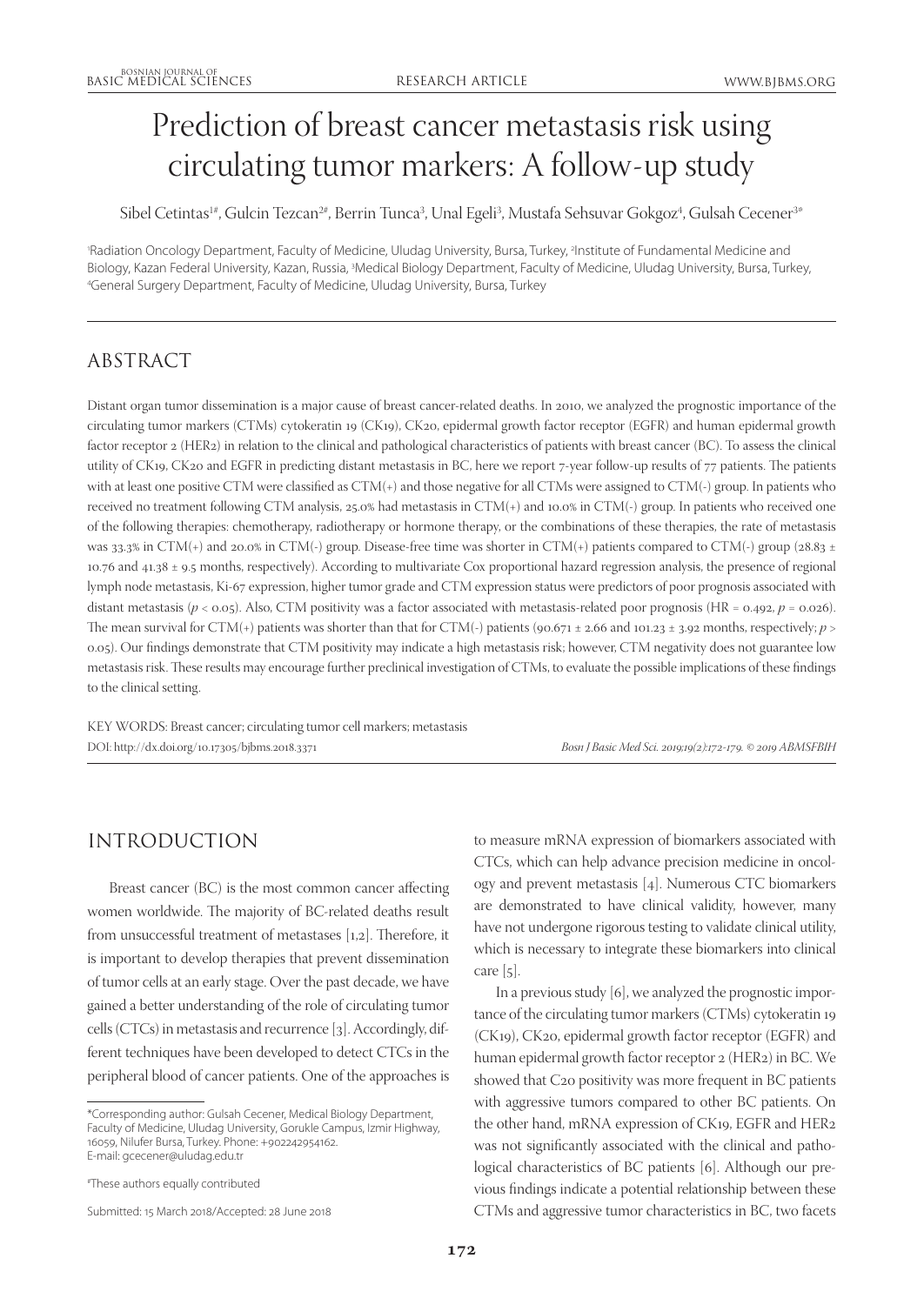related to the clinical utility of CTMs remained unaddressed as follows: 1) the predictive ability of CTMs for both local recurrence and distant metastasis and 2) the effect of therapy on CTM ability to predict distant metastasis. To assess the clinical utility of CK19, CK20 and EGFR in predicting distant metastasis in BC, here we report 7-year follow-up results of 77 patients.

## MATERIALS AND METHODS

#### Patients

In 2010, we analyzed EGFR, CK19 and CK20 mRNA expression profiles in peripheral blood from 84 female patients with invasive ductal BC compared to 20 healthy female volunteers using SYBR green-based quantitative polymerase chain reaction (qPCR). In addition, we assessed HER2 mRNA expression in 46/84 patients with HER2-positive BC compared to 30 healthy women, to determine the cutoff level for positive detection. The clinical and pathological characteristics of 84 patients were summarized previously [6]. Briefly, the median patient age at diagnosis was 46 years (range, 18–82 years), 42 patients had locally advanced cancer and 46.4% of the advanced cases were characterized as stage III cancer. CK19, CK20 and EGFR mRNA expression was detected in 5.95% (5/84), 28.57% (24/84) and 20.23% (17/84) cases, respectively. HER2 mRNA expression was detected in 2.17% cases (1/46). Presence of CK20 expression was more frequent among patients who had a family history of BC, regional lymph node metastasis, high-grade primary tumor or who were progesterone-receptor-positive (PR+). The patients were followed up every six months for seven years, until December 2017. The study was approved by the local Ethics Committee (2011-6/8) and conformed to the ethical standards of the Helsinki Declaration. The patients provided written informed consent for each follow-up as required by the Ethics Commission of the Medical Faculty Hospital, Uludag University, Bursa, Turkey.

During the follow-up period, seven of 84 patients developed a second primary tumor. Because the second tumor may also cause metastasis, we excluded these seven cases from further analysis. Therefore, for the current study, we evaluated 77 cases over the 7-year follow-up period.

#### Follow-up assessments

After completion of radiotherapy (RT), follow-up was performed every three months for one year and then every six months for six years or until death. The presence of recurrence and/or distant metastasis was determined using computed tomography (CT)/magnetic resonance imaging (MRI) and bone scans. Physical examinations, routine biochemical blood analyses, and liver function tests were conducted periodically. All therapies administered to patients, time to recurrence and/or distant metastasis, occurrence of a second primary tumor, and date of death were recorded.

#### Statistical analysis

Patients with at least one positive CTM were classified as CTM(+) and those negative for all CTMs were assigned to CTM(-) group. The predictive potential of CTMs for metastasis in BC and the effect of administered therapies on the predictive ability of CTMs were evaluated by Fisher's exact test. The effect of CTM analysis time on the ability of CTMs to predict metastasis and the association between CTM expression and time to metastasis were analyzed by independent sample t-test. The efficiency of CTM expression and administered therapies on the survival from metastatic disease were analyzed using a Cox proportional hazard regression model. To calculate the efficiency of CTM expression we defined the Hazard Ratio (HR) using the following formula: [Expβ-β]. The probability of efficiency of CTM expression in percent was calculated as follows: [(1- HR)×100] [7]. The median survival time was calculated from the day of CTM analysis, and survival curves were plotted using the Kaplan-Meier method. The log-rank test was used to assess differences in mean survival between groups. The mean survival was defined as an interval between sampling and the last follow-up. Confidence intervals (CIs) of 95% were calculated using the associated estimated standard errors. A  $p$  value less than 0.05 was considered statistically significant. IBM SPSS Statistics for Windows, Version 20.0. (IBM Corp., Armonk, NY, USA) was used for all statistical analyses.

#### RESULTS

#### Study population

Out of 84 patients with invasive ductal BC analyzed in 2010 year [6], seven developed a second primary tumor during the follow-up period. Because the second tumor may also cause distant metastasis, we excluded these patients from further analysis. In the current study, we evaluated a total of 77 patients with BC over the 7-year follow-up period.

In 2010, 61.0% (47/77) of patients who had received the recommended chemotherapy (CT) and RT were evaluated for CTMs after a time interval elapsed since the last CT and/ or RT. In addition, CTMs were tested in 39.0% (30/77) of patients who were still receiving CT or RT at the time SYBR Green qPCR was performed. After the first evaluation of CTMs in 2010, patients received therapy according to standard protocols; including chemotherapy and radiotherapy and hormone therapy, and independent of CTM expression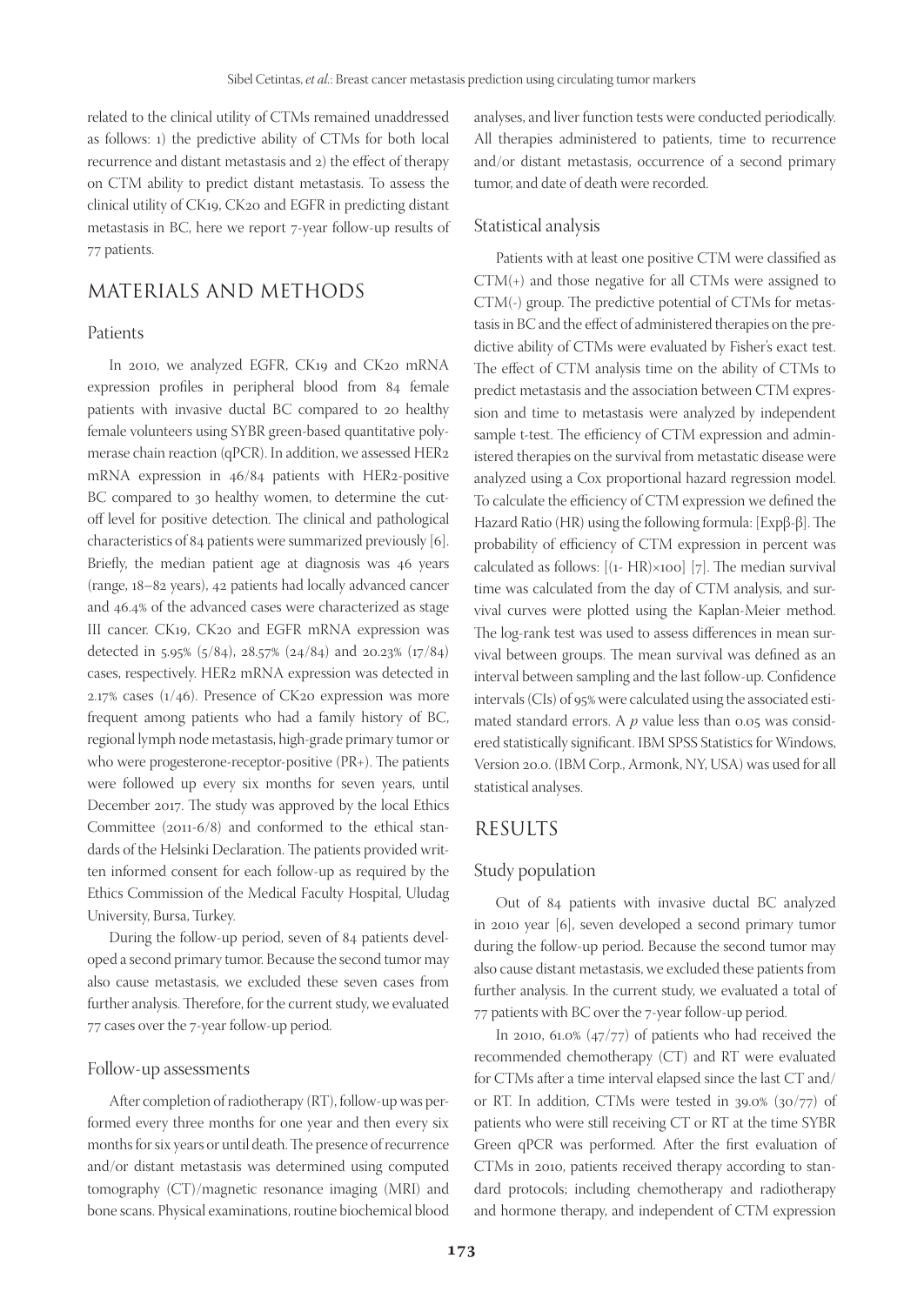status. The distribution of patients according to treatment was as follows: 18.2% (14/77) of patients did not receive any treatment; 44.2% (34/77) only received hormone therapies, such as tamoxifen, letrozole, zoladex, anastrozole, lucrin, aromasin and trastuzumab;  $3.8\%$  ( $3/77$ ) only received RT;  $15.6\%$  ( $12/77$ ) received hormone therapy and RT; 6.5% (5/77) received CT and RT; 1.3% (1/77) received CT and hormone therapy; and 10.4% (8/77) received CT, RT and hormone therapy. During the follow-up period, 20.7% (16/77) of patients developed distant metastasis and/or recurrence. Among these 16 patients, 50.0% (8/16) were diagnosed with bone metastasis, 31.3% (5/16) had metastasis in other tissues and organs such as the brain, lungs and pleura, and 18.7% (3/16) were diagnosed with recurrence.

Although in our first study the number of positive blood samples was higher for CK20 than for the other CTMs, there was no significant difference in metastasis prediction between CK19, CK20 and EGFR (*p* > 0.05). In the first study, we found that HER2 mRNA is overexpressed in only one patient (2.17%, 1/46), and she did not develop metastasis or recurrence during the 7-year follow-up.

Therefore, in the current study, we included CK19, CK20 and EGFR CTMs in statistical analyses, to evaluate their clinical utility in predicting distant metastasis in BC. The previous findings on CTMs and demographic data of BC patients with metastasis are shown in Table 1.

### Effect of therapies on CTM ability to predict metastasis in BC

The effect of therapies on the predictive ability of CTMs in BC was evaluated by Fisher's exact test. In patients who received no treatment following CTM analysis 25.0% had metastasis in  $CTM(+)$  and 10.0% in  $CTM(+)$  group. Among patients who received therapy following CTM analysis, the type of therapy notably affected the ability of CTMs to predict metastasis. In patients who received chemotherapy, radiotherapy or hormone therapy, the metastasis occurrence rates were 33.3% and 20.0% for CTM (+) and CTM (-) patients, respectively. Among patients who received hormone therapies, 18.2% of patients in CTM(+) and 17.4% in CTM(-) group developed metastasis during the 7-year follow-up period (Table 2).

#### Effect of evaluation time on CTM ability to predict metastasis in BC

The time interval between the date of the last CT and/ or RT and date of CTM analysis was compared between  $CTM(+)$  and  $CTM(-)$  patients with metastasis. The mean time between the last treatment and CTM analysis was 19 months in patients who were positive for CTMs prior to developing metastasis, while it was 5.78 months in patients who were

negative for CTMs before developing metastasis (independent sample t-test,  $p = 0.045$ ; Table 3).

#### Association between CTM expression status and time to metastasis

The time between the date of CTM analysis and date of metastasis diagnosis were compared between CTM(+) and CTM(-) groups in all patients by independent sample t-test. While the mean time was  $28.83 \pm 10.76$  months in CTM(+) group, it was  $41.38 \pm 9.5$  months in CTM(-) group ( $p = 0.402$ ).

#### Association between CTM expression status and bone metastasis

Because bone is one of the most frequent sites of distant metastasis in BC, we evaluated the association between CTM expression status and bone metastasis using Fisher's exact test. The frequency of bone metastasis was equal in  $CTM(+)$  and CTM(-) groups  $(37.5\%)$   $p = 1.000$ ; Table 4). In this study, we did not statistically analyze the association between recurrence or distant metastasis in other locations and CTM expression status in BC patients.

### Effect of CTM expression status and administered therapies on patient prognosis

Multivariate Cox hazard regression analysis was performed to evaluate the association between distant metastasis, pathological tumor characteristics (i.e., tumor size, regional lymph node metastasis, invasion, PR, estrogen receptor [ER], HER2, E-cadherin, Ki-67, and tumor grade), familial history of BC, CTM status, administered therapies and mean survival after CTM analysis. In our Cox regression model, dependent variables were metastasis-positive = 1 and metastasis-negative = 0. Tumor size, regional lymph node metastasis, invasion, PR, ER, HER2, E-cadherin, Ki-67, tumor grade, familial history of BC, CTM status, and therapies received after CTM analysis were independent variables (Table 5). Multivariate Cox hazard regression analysis indicated that the presence of regional lymph node metastasis, Ki-67 expression, high primary tumor grade and CTM expression status were predictors of poor prognosis associated with distant metastasis (regional lymph node metastasis: HR = 0.644 [35% efficiency], *p* = 0.002; Ki67: HR = 0.700 [30% efficiency], *p* = 0.013; and grade 3 primary tumor: HR = 0.161 [83% efficiency], *p* = 0.044; CTM: HR = 0.492 [50% efficiency], *p* = 0.026).

According to the Kaplan-Meier survival analysis, there were no statistically significant differences in OS time between CTM(-) and CTM(+) groups [log rank: Chi-square: 0.049,  $p = 0.824$  (Figure 1A). However, the mean survival time for  $CTM(-)$  patients was longer than for  $CTM(+)$ patients; i.e., CTM(-) patients had a mean survival of 101.23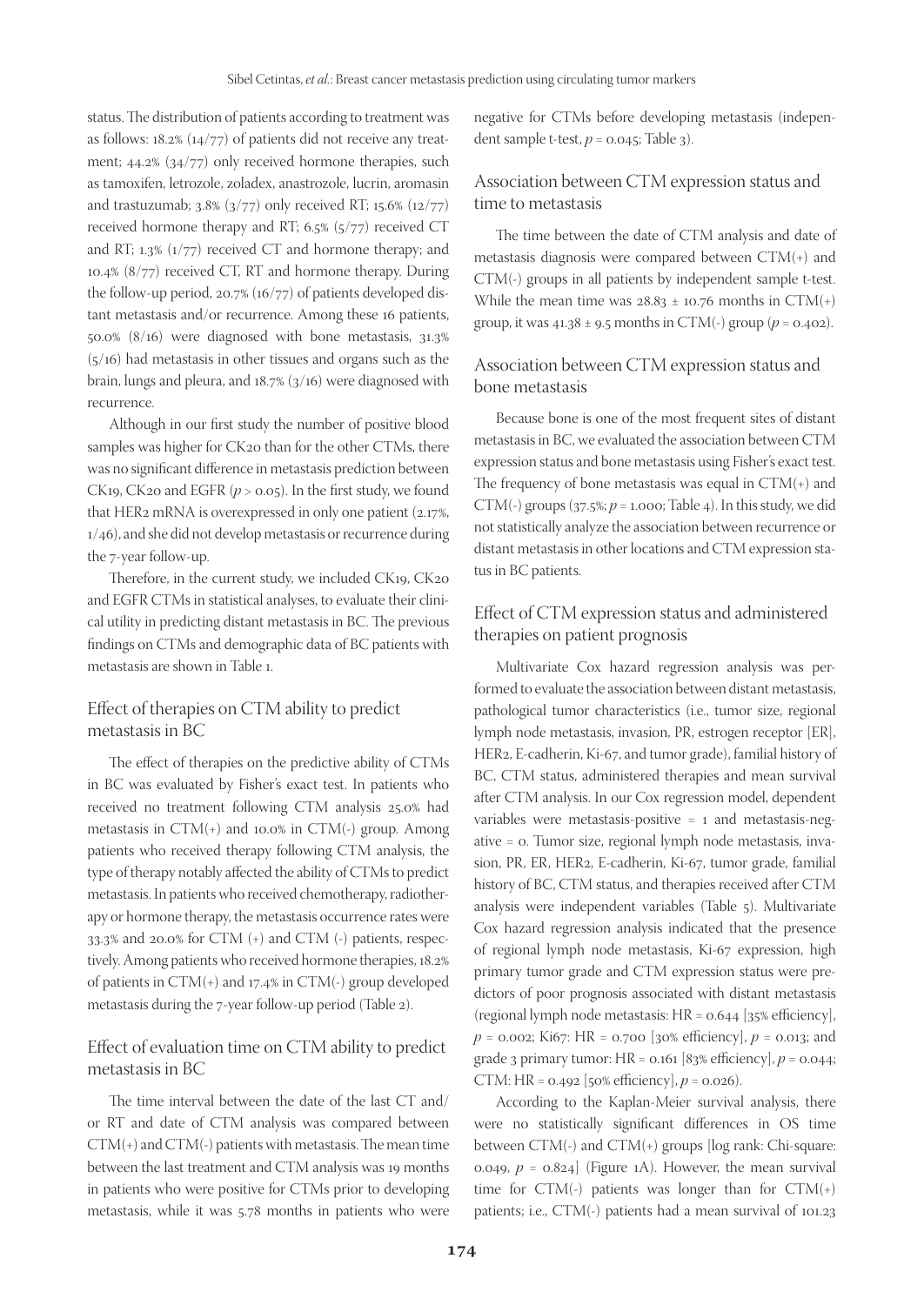|                  |                                 |        |           |               |             | Before CTM analysis    |                  |                         |               |                         |       | in 2010 | CTM expression profile |           |                                                         | After CTM analysis                                                                              |                            |
|------------------|---------------------------------|--------|-----------|---------------|-------------|------------------------|------------------|-------------------------|---------------|-------------------------|-------|---------|------------------------|-----------|---------------------------------------------------------|-------------------------------------------------------------------------------------------------|----------------------------|
| Case number      | Age at first Tumor<br>diagnosis | grade  | Menopause | Tumor<br>size | Invasion PR | $E\overline{R}$        | HER <sub>2</sub> | E-cadherin Ki67 (/1000) |               | Family Tumor<br>history | grade |         | CK19 CK20 EGFR HER2    | CT RT     | Received therapies<br>$\cdot$ $_{\rm HT}$ Type of<br>HT | Time to metastasis/recurrence Location of metastasis/<br>after CTM analysis (months) recurrence |                            |
| 2                | ₽                               |        |           |               |             |                        |                  |                         | $\approx$     |                         |       |         |                        | $\ddot{}$ | $\lambda$ r                                             | 4                                                                                               | Bone                       |
| $\triangleright$ | 8                               |        |           |               |             |                        |                  |                         | 800           |                         |       |         |                        |           |                                                         | 4                                                                                               | Abdominal serosa           |
|                  | 8                               |        |           |               |             | +                      |                  |                         | IJ            |                         |       |         |                        |           |                                                         | 24                                                                                              | Bone                       |
| ≌                | 58                              |        |           |               |             | ÷<br>$^{+}$            |                  |                         | 350           |                         |       |         |                        |           | ≊                                                       | 5                                                                                               | Breast-recurrence          |
|                  | ₩                               |        |           |               |             |                        |                  |                         | 120           |                         |       |         |                        |           | ξ                                                       | 4                                                                                               | Bone                       |
| Z                | 5                               |        |           |               |             |                        |                  |                         |               |                         |       |         |                        |           |                                                         |                                                                                                 | Breast-recurrence          |
| 38               | 5                               |        |           | r             |             |                        |                  |                         | $700\,$       |                         |       |         |                        |           |                                                         |                                                                                                 | Lungs                      |
| 39               | 35                              |        |           |               |             |                        |                  |                         | 58            |                         |       |         |                        |           | Ř                                                       | 66                                                                                              | Breast-recurrence          |
| $\frac{8}{5}$    | 쑵                               |        |           | r             | $^{+}$      | +                      |                  |                         | 475           |                         |       |         |                        |           | $Tx$ and $Z$                                            | 3                                                                                               | Left supra and left axilla |
| 56               | 39                              |        |           |               | $^{+}$      | $\ddot{}$<br>$\ddot{}$ |                  |                         | 250           |                         |       |         |                        |           | $Tx$ and $Zl$                                           | ವ                                                                                               | Bone                       |
| 57               | 38                              |        |           | Ë             |             | +                      |                  |                         | 700           |                         |       |         |                        |           | $Tx$ and $Zl$                                           |                                                                                                 | Brain and bone             |
| Z                | 32                              |        |           | $\Gamma$      |             | +                      |                  |                         | 94            |                         |       |         |                        |           | Ř                                                       | 34                                                                                              | <b>Bone</b>                |
| 8                | 36                              |        |           |               | ÷           |                        |                  |                         | 200           |                         |       |         |                        |           | Tx and Lc                                               | 25                                                                                              | Bone                       |
| 74               | 8                               |        |           |               | ÷           | +<br>$^{+}$            |                  |                         | コ             |                         |       |         |                        |           | $\exists$                                               |                                                                                                 | Pleura                     |
| 78               | S                               | $\sim$ |           | Ë             |             | $\ddot{}$<br>$^{+}$    |                  |                         | $\mathbb{Z}$  |                         |       |         |                        |           | $\overline{A}$ n                                        | 24                                                                                              | Bone                       |
| $\overline{8}$   | 58                              | 3      | ÷         | Ë             |             | $\mathbf{t}$           | $\ddot{}$        | $^{+}$                  | $rac{400}{2}$ |                         | 3     |         |                        | $\ddot{}$ | Ė                                                       | 25                                                                                              | Brain                      |

| i                        |
|--------------------------|
|                          |
|                          |
|                          |
|                          |
|                          |
|                          |
|                          |
|                          |
|                          |
|                          |
|                          |
|                          |
|                          |
|                          |
|                          |
|                          |
|                          |
|                          |
|                          |
|                          |
|                          |
| I                        |
| $\overline{a}$           |
|                          |
|                          |
|                          |
|                          |
|                          |
|                          |
|                          |
|                          |
|                          |
|                          |
|                          |
| Ī                        |
| $\overline{\phantom{a}}$ |
|                          |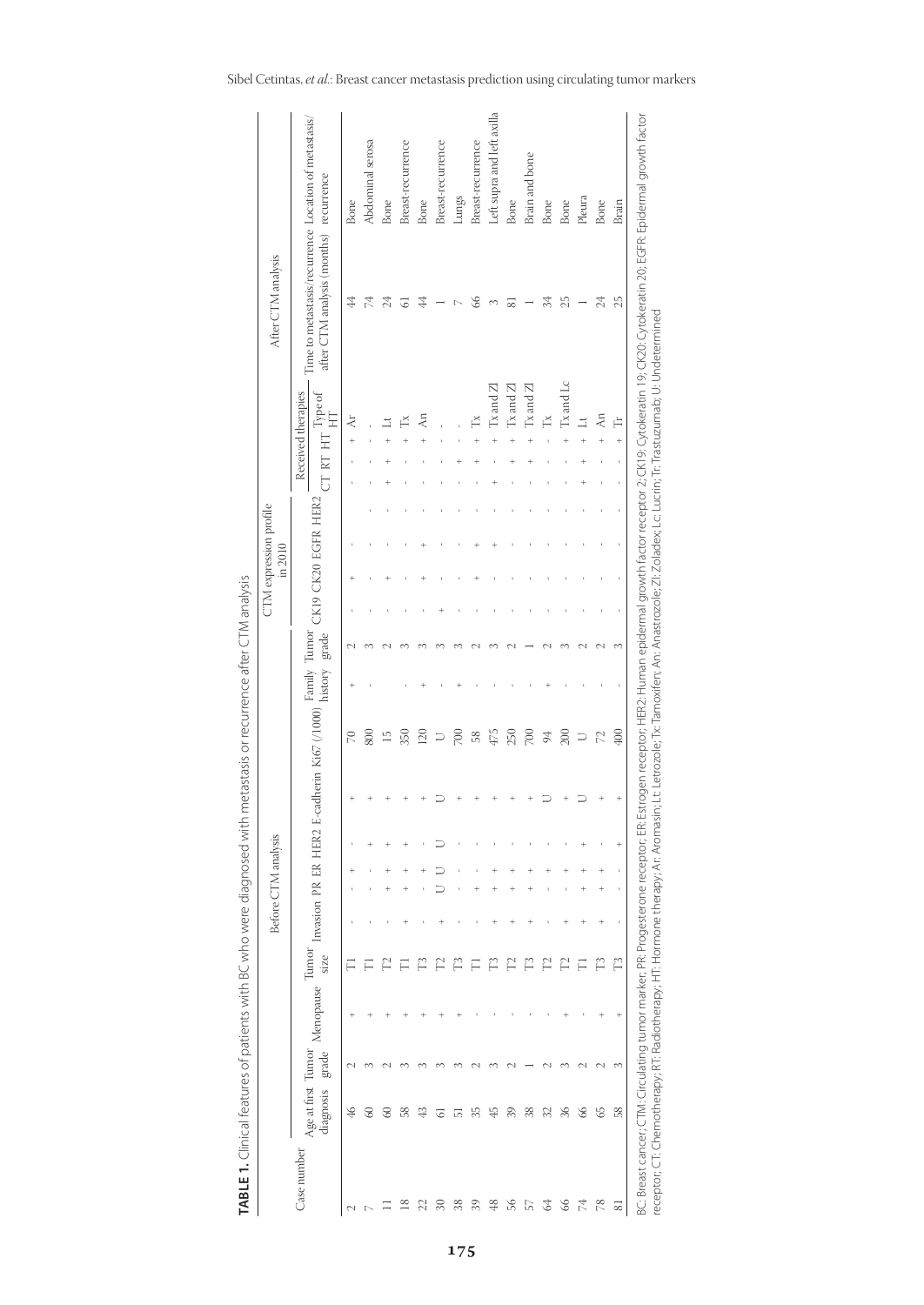**TABLE 2.** Predictive ability of CTMs for metastasis in BC

|               | CTM marker |           | Metastasis n (%) |       |  |
|---------------|------------|-----------|------------------|-------|--|
| Therapy       |            | $(-)$     | $(+)$            | $p^*$ |  |
|               | $(-)$      | 9(90.0)   | 1(10.0)          | 0.505 |  |
| No therapy    | $^{(+)}$   | 3(75.0)   | 1(25.0)          |       |  |
|               | $(-)$      | 19 (82.6) | 4(17.4)          | 1.000 |  |
| $HT(+)$       | $(+)$      | 9(81.8)   | 2(18.2)          |       |  |
|               | $(-)$      | 0(0.0)    | 1(100.0)         | U     |  |
| $RT(+)$       | $^{(+)}$   | 2(100.0)  | 0(0.0)           |       |  |
| $CT-RT(+)$    | $(-)$      | 3(100.0)  | 0(0.0)           | U     |  |
|               | $^{(+)}$   | 2(100.0)  | 0(0.0)           |       |  |
|               | $(-)$      | 4(57.1)   | 3(42.9)          | 0.576 |  |
| $RT-HT(+)$    | $^{(+)}$   | 4(80.0)   | 1(20.0)          |       |  |
|               | $(-)$      | 0(0.0)    | 0(0.0)           | U     |  |
| $CT-HT(+)$    | $^{(+)}$   | 0(0.0)    | 1(100.0)         |       |  |
|               | $(-)$      | 4(80.0)   | 1(20.0)          | 1.000 |  |
| $CT-RT-HT(+)$ | $^{(+)}$   | 2(66.7)   | 1(33.3)          |       |  |

\**p* values were calculated by Fisher's exact text. BC: Breast cancer; CTM: Circulating tumor marker; CT: Chemotherapy; RT: Radiotherapy; HT: Hormone therapy; U: Undetermined

**TABLE 3.** Effect of time interval between the last therapy and CTM analysis on predictive ability of CTMs for metastasis in BC

|          | Mean duration (months) |  | 95% CI                            |
|----------|------------------------|--|-----------------------------------|
| $CTM(+)$ | $19.00 \pm 10.18$      |  |                                   |
| $CTM(-)$ | $5.78 \pm 2.4$         |  | $1.262$ $0.045$ $-12.872; 39.317$ |

\**p* values were calculated by independent sample t-test. BC: Breast cancer; CTM: Circulating tumor marker

**TABLE 4.** CTM positivity in relation to distant metastasis location in BC

|     | Metastasis location |           |       |
|-----|---------------------|-----------|-------|
| CTM | Other organ/tissue  | Bone      |       |
| l-  | 5(62.5%)            | 3 (37.5%) |       |
|     | 5(62.5%)            | 3 (37.5%) | 1.000 |

BC: Breast cancer; CTM: Circulating tumor marker

 $±$  3.92 months, while CTM(+) patients had a mean survival of 90.671  $\pm$  2.66 months. Although we could not statistically analyze survival of patients in relation to therapies they received, CTM(-) patients who did not receive any therapy, who received hormone therapy, or who received CT, RT and hormone therapy had a longer survival time compared to CTM(+) patients, according to the Kaplan-Meier plots (Figure 1B-D).

#### DISCUSSION

In our previous study, we analyzed mRNA expression of EGFR, CK19, CK20 and HER2 in the peripheral blood of 84 patients with invasive ductal BC [6]. Based on the findings of Gervasoni et al., these biomarkers can detect metastasis in 87.7% of cases [8]. In the study of Colzani et al. [9], the risk of developing distant metastasis varied over the course of 10 years, and was dependent on the clinical and pathological characteristics of patients and the type of therapies they

received [9]. In our initial study, the median follow-up was 29.57  $\pm$  21.76 months, which covered the period from pathological diagnosis of BC to approximately one year after CTM analysis [6]. To assess the predictive potential of CTMs for distant metastasis in BC, the patients were followed for additional five years, until December 2017. During the follow-up period, seven patients developed a second primary tumor. To avoid false positive results, these patients were excluded from statistical analyses and a total of 77 patients were finally enrolled in the present study.

In our previous study, positive detection rates of CK19, CK20, EGFR and HER2 mRNA in peripheral blood samples of BC patients were 28.57%, 20.23%, 5.95% and 2.17%, respectively [6]. Previous studies on predictive ability of circulating CK19, CK20, EGFR and HER2 showed controversial results. Gradilone et al. showed CK19 positivity in blood samples of 20 Italian patients with BC in 100 % frequency, however, they did not detected CK20 positivity for these patients [10]. In a similar study involving blood samples from 72 BC patients from Hong Kong, Hu and Chow demonstrated 2.78% positivity in CK20 expression and suggested that the expression of CTMs in blood samples of BC patients may differ depending on tumor stage [11]. In the previous study, we showed a high CK20 positivity rate in Turkish patients and, in contrast to other studies, 46.4% of our study population had advanced cancer. CK20 expression is often observed in colorectal cancer (CRC), and Haraldsson et al. showed a higher CK20 positivity rate in patients with familial colorectal cancer type X compared to patients with Lynch syndrome [12]. In the current study, 29.87% patients (out of 77 patients) had family history of BC and we determined a significant relationship between CK20 positivity and family history of BC [6]. Thus, we assume that differences in innate and adaptive immunity, ethnicity, family history of cancer, and inherited mutations between BC patients affect the detection of CTMs. To explain this variability, larger international studies that include various ethnic groups and different subtypes of BC and which account for mutation status and variability in immune response of patients are necessary. In the current study, although CK20 positivity rate was significantly higher compared to EGFR and CK19 positivity rates, there was no significant differences in the ability to predict metastasis between CK20 and the other two CTMs. The rate of metastasis was higher in our CTM(+) group (25.0%) compared to CTM(-) group (20.4%). Because new polychemotherapy regimens and combination hormonal therapies have decreased the mortality rate of BC by approximately 25% [13], we evaluated the prognostic value of CTMs in BC while taking into account the therapy regimens. Among patients who did not receive any therapy after CTM analysis, 25.0% of patients in CTM(+) and 10.0% in CTM(-) group developed distant metastasis during the follow-up period. In patients who received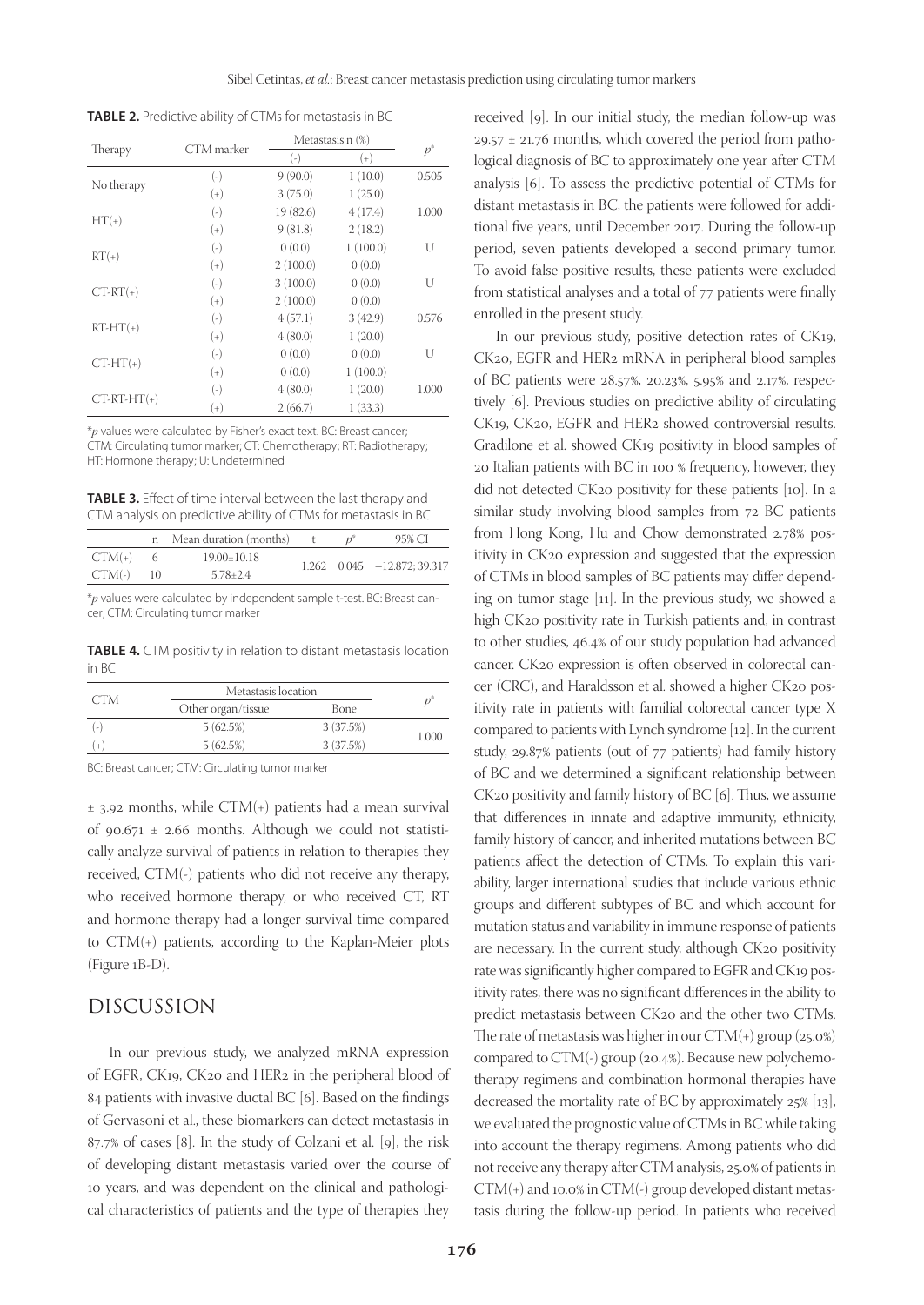|                                             |                       |              |                                    |       | 95% CI for Exp (B) |
|---------------------------------------------|-----------------------|--------------|------------------------------------|-------|--------------------|
| Variables                                   | Coefficient $(\beta)$ | $\mathbf{p}$ | Estimated odds ratio Exp $(\beta)$ | Lower | Upper              |
| Tumor size                                  | 0.240                 | 0.365        | 1.272                              | 0.756 | 2.138              |
| Regional lymph node metastasis              | $-0.397$              | $0.002*$     | 0.247                              | 0.104 | 0.590              |
| Invasion <sup>1</sup>                       | 0.018                 | 0.968        | 1.018                              | 0.413 | 2.510              |
| PR <sup>2</sup>                             | 0.567                 | 0.322        | 1.763                              | 0.574 | 5.417              |
| ER <sup>3</sup>                             | $-0.366$              | 0.602        | 0.694                              | 0.176 | 2.740              |
| HER2 <sup>4</sup>                           | 0.763                 | 0.127        | 2.144                              | 0.805 | 5.712              |
| E-cadherin <sup>5</sup>                     |                       |              |                                    |       |                    |
| Ki67                                        | $-0.003$              | $0.013*$     | 0.697                              | 0.995 | 0.999              |
| Grade 1                                     |                       | 0.111        |                                    |       |                    |
| Grade 2                                     | $-0.942$              | 0.444        | 0.390                              | 0.035 | 4.349              |
| Grade 3                                     | $-0.112$              | $0.044*$     | 0.049                              | 0.003 | 0.917              |
| Familial breast cancer history <sup>6</sup> | 0.364                 | 0.506        | 1.439                              | 0.493 | 4.202              |
| CTM <sup>7</sup>                            | $-0.187$              | $0.026*$     | 0.305                              | 0.107 | 0.868              |
| Threapy <sup>8,9</sup>                      |                       | $0.001*$     |                                    |       |                    |
| Untreated                                   | 0.480                 | 0.573        | 1.616                              | 0.305 | 8.554              |
| RT                                          | 2.492                 | 0.032        | 12.090                             | 1.238 | 18.079             |
| CT-RT                                       | 2.377                 | 0.014        | 10.775                             | 1.630 | 71.232             |
| CT-HT                                       | 2.941                 | 0.011        | 18.929                             | 1.949 | 83.806             |

**TABLE 5.** Multivariate Cox regression analysis showing the association of survival time with tumor features and CTM expression status in BC. The time of CTM analysis and applied therapy affected metastasis occurrence

\*Significant values at *p*<0.05. Dependent variable was metastasis: 1 positive; 0 negative. All the variables which are shown in the Table: -2 log likelihood=208,460; χ2 (8) = 43.051, P=0.000. 1-5Negative; <sup>6-7</sup>No; <sup>8</sup>HT; <sup>9</sup>CT-RT-HT. BC: Breast cancer; CTM: Circulating tumor marker; PR: Progesterone receptor; ER: Estrogen receptor; HER2: Human epidermal growth factor receptor 2; CT: Chemotherapy; RT: Radiotherapy; HT: Hormone therapy



FIGURE 1. Kaplan-Meier survival analysis of patients with BC in relation to CTM expression status. A) All patients; there was no statistically significant difference in survival time between CTM(-) and CTM(+) groups  $[p = 0.824]$ ; B) patients who did not receive any therapy after CTM analysis; C) patients who received HT after CTM analysis; D) patients who received CT, RT and HT after CTM analysis. HT: Hormone therapy; CT: Chemotherapy; RT: Radiotherapy; CTM: Circulating tumor marker.

hormone therapies, both radiotherapy and hormone therapies, or all three of chemotherapy, radiotherapy and hormone therapies, the prediction rates for metastasis with CTM positivity were 18.2%, 20.0% and 33.3%, respectively. Although a follow-up study with a larger group is required to validate our findings on predictive ability of CTMs for metastasis in BC after therapy,

our results indicate that, following combined CT, RT and hormone therapy, metastasis rate is higher in CTM(+) compared to CTM(-) patients. Due to the low number of patients that received therapy, we could not perform a separate statistical analysis for each therapeutic regimen, i.e., RT alone, CT and RT, and CT and hormone therapy.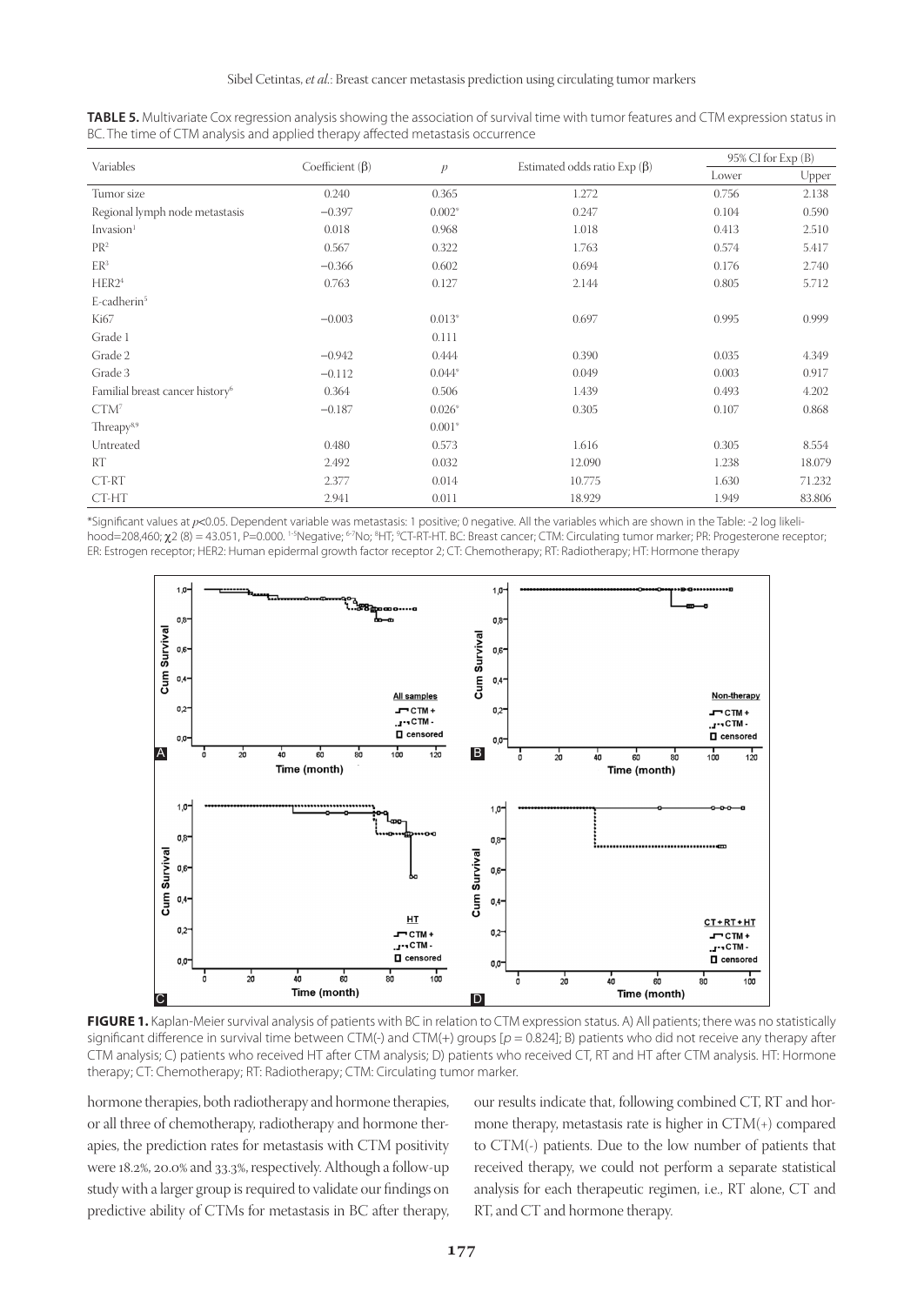Previous studies indicated that CTMs are not present in the peripheral circulation until metastasis occurs [14]. In our study, metastasis was observed in 17.4% of patients in CTM(-) group; however, they did not have any signs of metastasis at the time of CTM analysis. Among patients who received CT, RT and hormone therapy the metastasis rate was 20.0% in CTM(-) group. In patients who received both RT and hormone therapy the metastasis rate was 42.9% in CTM(-) group. Furthermore, we observed a significant difference in the meantime of CTM analysis between CTM(+) and CTM(-) BC patients with metastasis. In patients whose CTM findings accurately predicted metastasis, the mean time interval between the last CT and/or RT and CTM analysis was 19 months. In addition, 39.8% of our patients were still receiving CT or RT at the time of CTM testing. In patients whose CTM results did not predict development of metastasis, the mean time interval between the last CT and/or RT and CTM analysis was 5.78 months. According to recent studies, CTM concentrations may change after the initiation of CT, which is related to therapy-mediated apoptosis or necrosis of tumor cells [15-17]. Therefore, the "spiking" phenomena after CT may lead to false positive CTM findings. In addition, RT destroys cancer cells by exposing the cancer tissues to high-energy radiation. Radiation can either directly or indirectly (via free radicals) damage the genome of tumor cells. However, this has been challenged in recent years by a newly identified phenomenon known as the radiation-induced bystander effect [18]. High doses of radiation can sterilize tumors either alone or in combination with surgery and CT [19]. DNA damage in CTCs may affect the expression of CTMs. Therefore, evaluating CTM expression at least 1.5 years after the last CT and/or RT may provide more accurate data about the metastasis risk for patients compared to results obtained during active CT and/ or RT treatments.

The time to diagnosis of distant metastasis after CTM analysis varied in our CTM(+) and CTM(-) groups. Nevertheless, while the average time to metastasis was 28.83 months in  $CTM(+)$  group, it increased to 41.38 months in  $CTM(-)$ . The number of participants in our study was not sufficient for therapy-dependent statistical evaluation.

Bone is the most common site of metastasis in BC patients; accordingly, up to 75% of stage IV BC patients develop skeletal metastases [20-23]. In our study, 7.79% (6/77) of patients were diagnosed with bone metastasis, but there were no significant differences in the frequency of bone metastasis between CTM(+) and CTM(-) groups. Therefore, we suggest that the lack of expression of CTMs in the peripheral blood of BC patients alone may not be a good indicator of absence of distant metastasis but instead it may imply the time of metastasis occurrence. Although in 20.4% of CTM(-) patients the metastasis risk was not observed in the first evaluation, the mean

survival time following CTM analysis was shorter for  $CTM(+)$ than for CTM(-) patients (90.671  $\pm$  2.66 months and 101.23  $\pm$ 3.92 months, respectively). According to the multivariate Cox hazard regression analysis, regional lymph node metastasis, grade 3 primary tumor and Ki67 expression were related to distant metastasis with 35%, 83% and 30% efficiency, respectively. Previously, we determined an association between high CK20 expression and regional lymph node metastasis and advanced grade of primary tumors [6]. Supporting our previous data, in the current Cox regression model, CTM positivity was a factor associated with metastasis-related poor prognosis, with 50% efficiency. On the other hand, therapy reduced the risk of metastasis in both  $CTM(+)$  and  $CTM(+)$  patients  $(p = 0.001)$ . Thus, we suggest that even if CTM positivity is not detected in the first evaluation, repeating CTM analysis annually may provide more reliable signs of metastasis.

#### CONCLUSION

In conclusion, our previous study demonstrated an association between CTM mRNA expression and tumor aggressiveness in BC. Accordingly, we discussed the potential of CTMs as novel biomarkers for predicting BC progression and metastasis [6]. In the current study, we evaluated the clinical utility of these markers in predicting distant metastasis in BC by analyzing the same population of patients over the 7-year follow-up period. Because the pathological features of patients with primary BC were highly variable, patients received different types of therapies during the follow-up period. This variation decreased the number of patients for each sample group and made it difficult to evaluate a homogeneous group with a high number of participants. However, this setup was also advantageous for evaluating the effect of different types of therapies on the metastasis risk in both the presence and absence of CTM expression. In the current study, we showed the diagnostic value of CK19, CK20 and EGFR CTMs for metastasis prediction in BC. In addition, we demonstrated that although CTM positivity may indicate a high risk for metastasis in BC, CTM negativity does not guarantee low risk. Repeating CTM analysis annually may increase the chance to detect mutations. Future studies should include a larger patient population and a higher number of molecular markers associated with tumor progression and metastasis in BC, to confirm their application in the clinical setting. The results presented in this study may serve as the basis for further preclinical investigation of CTMs in BC.

# DECLARATION OF INTERESTS

The authors declare no conflict of interests.